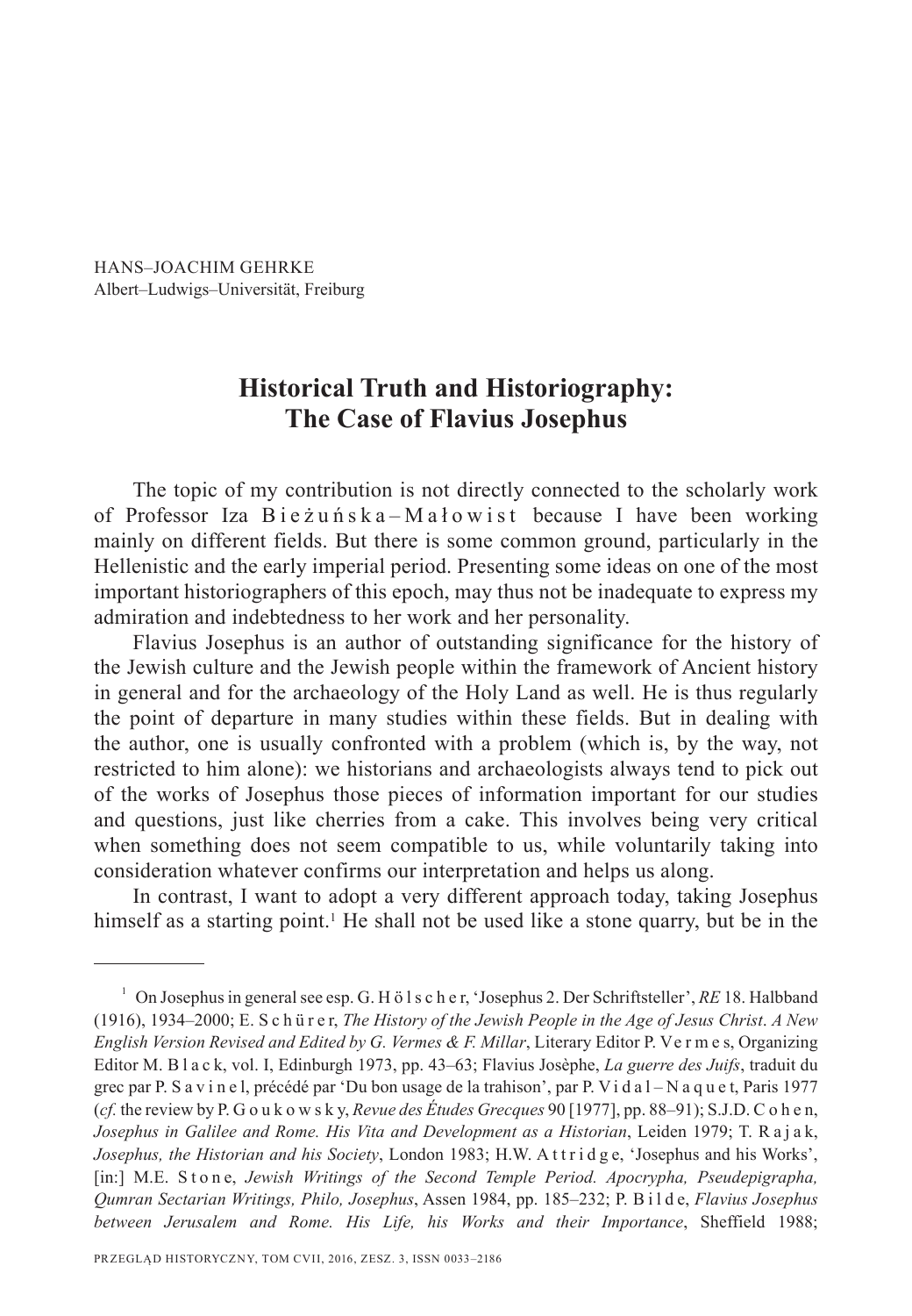spotlight as an author, being understood on the basis of his own background and ideas. In doing so, I wish to use more strongly insights offered by recent research in rhetoric and narratology.2 I believe that a new overall picture can be gained by directing our reflections on the text as a whole. This can then provide a frame, within which our critical treatment of the author needs to be situated. It is only from this point that the validity of Josephus and thus his source value can be determined adequately: it is then no longer necessary to find some things objectionable, while also not expecting to find reliable information there. Then again, phenomena previously neglected will be examined more carefully.

My contribution thus starts off with a brief characterisation of the literary genre, to which Josephus attributes himself, namely Greek historiography or rather historiography in Greek, as well as the traditions and rules of this genre. At the forefront is this genre's primary problem: the question regarding historical truth and its feasibility. With this fundamental issue in mind I shall turn to Josephus in a more extensive second part. For it is precisely the discourse on truth that Josephus himself focuses on in his explicit and implicit references to the genre of historiography. He virtually invites us to begin his contextualisation in this genre at this point. It will thereby become apparent that in the *Jewish War* there was an especially great closeness to traditionally 'Greek' concepts of truth and authenticity, while when it comes to older matters, namely in the *Antiquitates*, rather contrastively a very different concept of truth is underlying.

L.H. F e l d m a n, G. H a t a (eds.), *Josephus, the Bible, and History*, Detroit 1988; M. H a d a s -L e b e l, *Flavius Josèphe. Le Juif de Rome*, Paris 1989; S. S c h w a r t z, *Josephus and Judaean Politics*, Leiden 1990; S. Mason, *Flavius Josephus und das Neue Testament*, Tübingen–Basel 2000; J. S i e v e r s, G. L e m b i (eds.), *Josephus and Jewish History in Flavian Rome and Beyond*, Leiden 2005; L.H. F e l d m a n, 'Josephus', [in:] *idem*, *Judaism and Hellenism Reconsidered*, Leiden–Boston 2006, pp. 313–342; S.J.D. C o h e n, J.J. S c h w a r t z (eds.), *Studies in Josephus and the Varieties of Ancient Judaism. Louis H. Feldman Jubilee Volume*, Leiden–Boston 2007; M. T u v a l, *From Jerusalem Priest to Roman Jew. On Josephus and the Paradigms of Ancient Judaism*, Tübingen 2013; W. d e n H o l l a n d e r , *Josephus, the Emperors, and the City of Rome: From Hostage to Historian*, Leiden– Boston 2014; *cf.* also the bibliographical overviews by A. S c h a l i t (ed.), *Zur Josephus–Forschung*, Darmstadt 1973; L.H. F e l d m a n, *Josephus and Modern Scholarship (1937–1980)*, Berlin–New York 1984 and *idem*, *A Supplementary Bibliography*, New York 1986.

<sup>&</sup>lt;sup>2</sup> The 'classics' are S.B. Chatman, *Story and Discourse: Narrative Structure in Fiction and Film*, Ithaca 1978 and F.K. S t a n z e l, *Theorie des Erzählens*, 1979, 8th ed., Göttingen 2008; the new 'authorities' G. G e n e t t e, *Figures* I–V, Paris 1966–2002; *idem*, *Fiction et Diction*, Paris 1999, and M. F l u d e r n i k, *Towards a 'Natural' Narratology*, London–New York 1996; *eadem*, *Erzähltheorie. Eine Einführung*, Darmstadt 2007; *eadem*, 'Experience, Experientiality, and Historical Narrative: A View from Narratology', [in:] T. B r e y e r, D. C r e u t z (eds.), *Erfahrung und Erzählen: Historische Sinnbildung im Pränarrativen*, Berlin–New York 2010, pp. 40–72; for a first orientation see D. H e r m a n n, *Basic Elements of Narrative*, Oxford 2009 and M. M a r t í n e z, M. S c h e f f e l, *Einführung in die Erzähltheori*e, *9. erweiterte und aktualisierte Auflage*, München 2012; helpful for classicists is now I.J.F. d e J o n g, *Narratology & Classics: A Practical Guide*, Oxford 2014.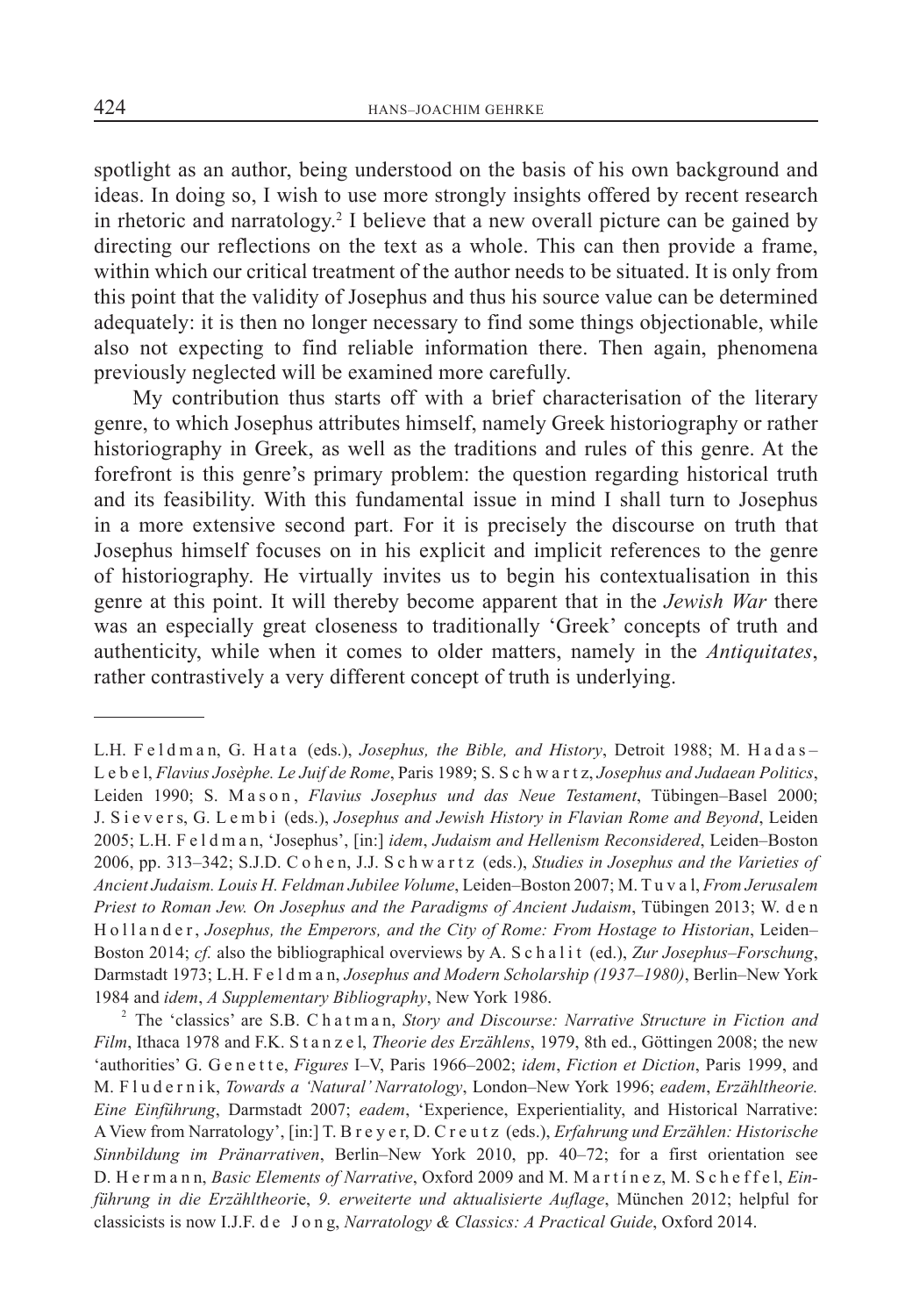## I. TRUTH AS A PROBLEM IN GREEK HISTORIOGRAPHY

Truth was a central and fundamental topic in Greek historiography.3 The frequency alone with which it was made the subject of discussion reflects this. Already the first sentence of the *Genealogies* by Hecataeus of Miletus (ca. 560– 480), which I want to place at the beginning of this genre, makes this abundantly clear: 'Hecataeus of Miletus recounts the following (*hōde mytheitai*): I write this in the way that it seems true to me (*alēthea*), for the stories (*logoi*) of the Greeks are numerous and laughable (*polloi kai geloioi*)' (*FGrHist* 1 F 1).

The subject of this polemic is easily recognisable: the *logoi* of the Greeks are the varied stories and narratives that we describe mostly as myths. They were the creations of poets and singers already prior to Homer. They were then presented not least in the Homeric epics, but increasingly also in various other genres, in oral performances and in direct contact between author and audience.

While their subject matter was very diverse, they most frequently dealt with stories situated between gods and men. However, many of these stories could be understood as history: the Trojan War was received as a historical event, figures such as Heracles, Achilles and Odysseus were considered historical characters. Myth and history were far from being categorically differentiated. It is even possible to say that it was above all here, in the world of poetry, that the Greeks communicated and exchanged ideas about their history (or their 'histories' — *historiai*).

That historiography became prominent towards the end of the 6th century in the way that is conveyed by the quotation of Hecataeus was due to the fact that the question of truth had become a particularly pressing problem. Already in poetry itself and very early on (our most ancient evidence illustrates this), a sense for the tension between truth and authenticity (*etymon*) on the one hand and deception and fraud (*pseudos*) on the other hand can be detected. The Muses, daughters of Zeus and Memory, guaranteed truth — while at the same time they were able to deceive, by pretending that the false was true.<sup>4</sup>

The Muses are goddesses, and for the Greeks the deceitful belongs not least in the divine realm. However, it was exactly here that during the 6th century a fundamental criticism set in from the point of view of certain poets and intellectuals. It operated with moral and rational criteria and condemned especially

 $3$  The following remarks are based on recent research of my own, see esp. H.–J. G e h r k e, *Geschichte als Element antiker Kultur. Die Griechen und ihre Geschichte(n)*, Berlin 2014 (with further references).

<sup>4</sup> Hesiod, *Theogony* 27f. (see, similarly, Pindar on Charis, *Ol*. 1, 30–32), *cf.* esp. R. K a n n i c h t, 'Der alte Streit zwischen Philosophie und Dichtung. Zwei Vorlesungen über Grundzüge der griechischen Literaturauffassung', [in:] *Der Altsprachliche Unterricht*, 23,6 (1980), pp. 6–37; L.H. P r a t t, *Lying and Poetry from Homer to Pindar. Falsehood and Deception in Archaic Greek Poetics*, Ann Arbor 1993.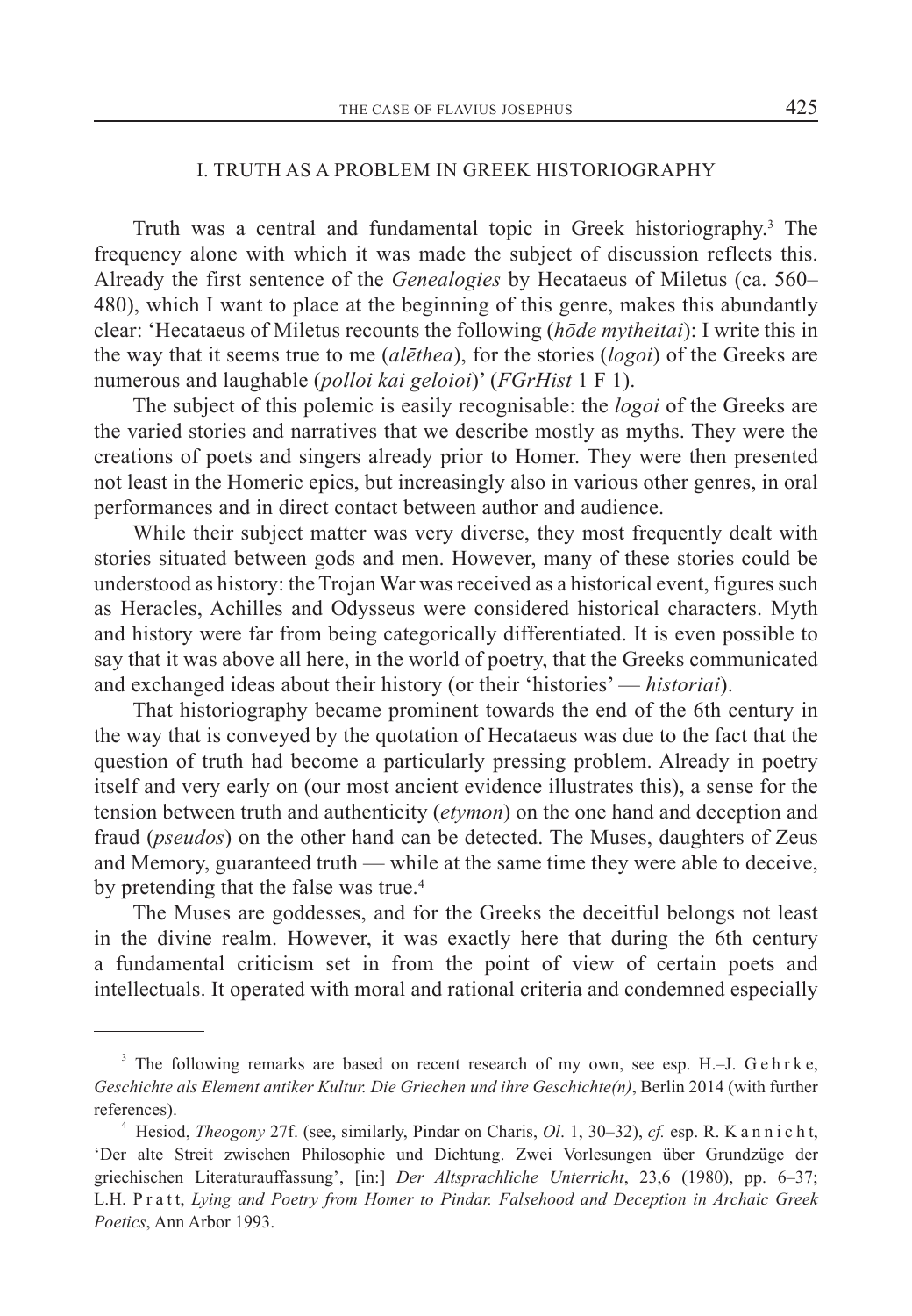the invented stories ascribed to the gods. Xenophanes from Colophon in Asia Minor distinguished himself in this above all others, already pleading for a careful search for knowledge.<sup>5</sup> We have now entered a world of a new intellectuality oriented towards independent rational thinking, which apparently first unfolded in Miletus, one of the great melting pots between the Mediterranean and the Asiatic worlds.

Quickly, intellectual positions developed, differing in subject and direction. Characteristic was primarily a marked orientation towards the truth and the critical examination with one's own intellect. Hecataeus, allegedly the student of one of the most important leaders of the new way of thought, namely of Anaximander of Miletus, expresses both principles in an introductory sentence: that 'what seems true to me' does not mean a subjective arbitrariness, but the critical examination by a rationally acting subject. Here hides the criterion for truth. With this, Hecataeus set a precedent. The founding fathers of Greek historiography, Herodotus of Halicarnassus and Thucydides of Athens, who followed in his footsteps and whom we know not only fragmentarily, show this in a special way.

Here, we learn more about the concrete quest for truth. At first, it is a matter of seeing and hearing, and thus about testimony, especially eye witnessing. This is the basis of true knowledge. It is supplemented by the effort for reasoned judgement (*gnome*) and adequate interpretation, so to speak. The strict working out of these criteria had the consequence that recent history was privileged (because of the witnesses). The rational examination, for example of witnesses' accounts, but also of other information, utilised certain structures of argumentations, refutations and justifications that were familiar not only from philosophy, as already mentioned, but also from lawsuits, pleading in court, or political debate. The closeness to forensics was particularly important, just as the figure of the witness indicates.

During the 5th century, the rhetoric that was of importance in this context experienced an increasing professionalization under the influence of widespread processes of democratisation and here, too, many reflections repeatedly revolved around the subject of truth. Once again the proximity between forensics and historiography is significant. Both dealt with a rather simple notion of truth, namely with the plain question whether a situation had taken place as claimed by those involved or questioned. That the rhetoric in this sense was directed towards truth was strongly emphasised by its most important teacher, the Sicilian Gorgias, by designating truth as the 'ornament (*kosmos*) of speech (*logos*)'.6

In court — and thus also in rhetoric — something else was also, or even primarily, important. Already Plato called attention to it in his dialogue named after Gorgias, and Gorgias himself was everything but unaware of this. After all, it was all about the victory in a lawsuit. And for this it was sufficient to make the jurors

<sup>5</sup> See, *eg.*, Xenophanes 21 B 11. 12. 34 Diels–Kranz.

<sup>6</sup> This quote is to be found in the beginning of *Helenes enkomion* (Gorgias 82 B 11,1 Diels– Kranz).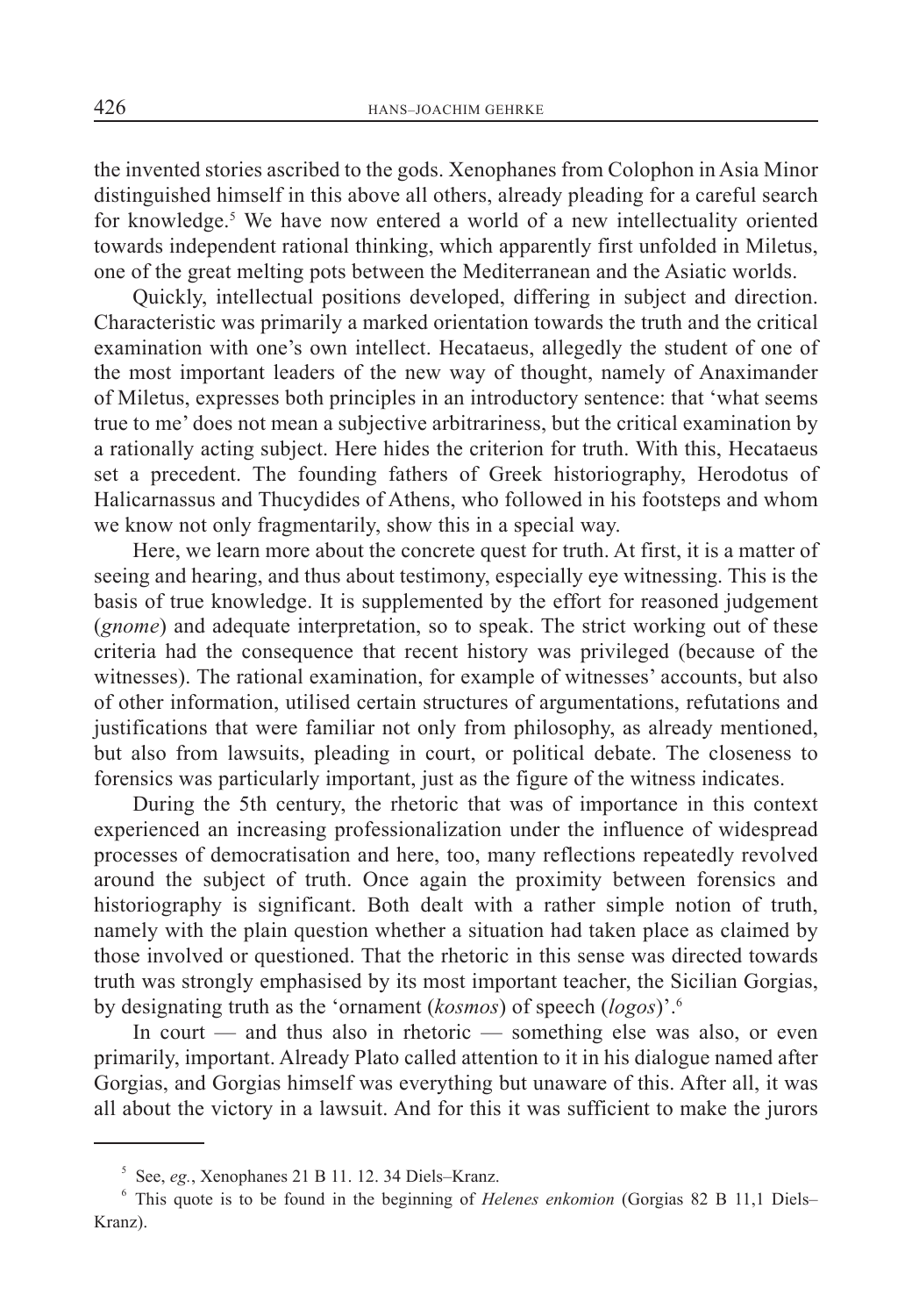believe that one's claims coincided with the truth. Suddenly, only the appearance of truth, the likely, the probable, was important.

But by making only the appearance of truth count, one comes close to the deceitful that already the ancient poets spoke of. This is precisely what Gorgias recognised: in the same speech that begins with the connection between *logos* and truth already mentioned, he issues a warning that many experts in *logos* have produced lies and deceit in all areas. A hundred years after beginning to search for new routes towards truth, one had in the end returned once again to where centuries before the poets had already been.

And so it has eventually remained: there were no solutions, but extremely creative and instructive (and for us still fruitful) debates about the forms of truth and the possible means of finding them. Isocrates of Athens, the great teacher of rhetoric of the 4th century, who at the same time (and justifiably) thought of himself as a philosopher, time and again occupied himself with this topic. His recipe in the dilemma between truth and appearance was continuous examination and control, *elenchos*, known to us from the philosophy of Socrates. In practice, this meant the precise weighing of different versions, the examination of contradictions and the reciprocal discussion of divergent positions.

Isocrates evidently had great influence on the development of 4th century Greek historiography. Ephorus of Cyme, who was said to be his student, as a historian also turned towards the older epochs, thus establishing something like a sub–genre of universal history. He tried to transfer the method of critical examination, in terms of a questioning of witnesses, to objects, which in turn were only attested by older narrations and traditions. Others followed him in this. Thus, the occupation with more ancient matters always accompanied the strand of Greek historiography in which the authors focused on their own temporal experience.

It was evidently the journey of Alexander the Great, bursting every dimension and exceeding all expectations, that also evoked new debates and orientations in the genre of historiography: in opposition to the rationality of critical examination was now set — the first historian of Alexander, Callisthenes, after all a nephew of Aristotle, and Duris of Samos are to be named here — precisely the unpredictable, unbelievable and miraculous, as if the events could only be adequately understood in this manner. Thereby, the understanding of truth shifted: it was important to describe events in a way that allowed the audience to take part in them just like an eyewitness, just as if they had been present. Truth was supposed to be actual closeness, important was visualization and thus — in a literal sense dramatization: history happened before one's eyes, like in a theatre — or in a film, as we would say today. And the fact that none other than Angelos Chaniotis drew this parallel regarding Oliver Stone's 'Alexander' is very characteristic.<sup>7</sup> It is thus possible also to speak of a 'tragic' historiography.

<sup>&</sup>lt;sup>7</sup> 'In the second century B.C.E., the historian Polybios criticized his fellow historian Phylarchos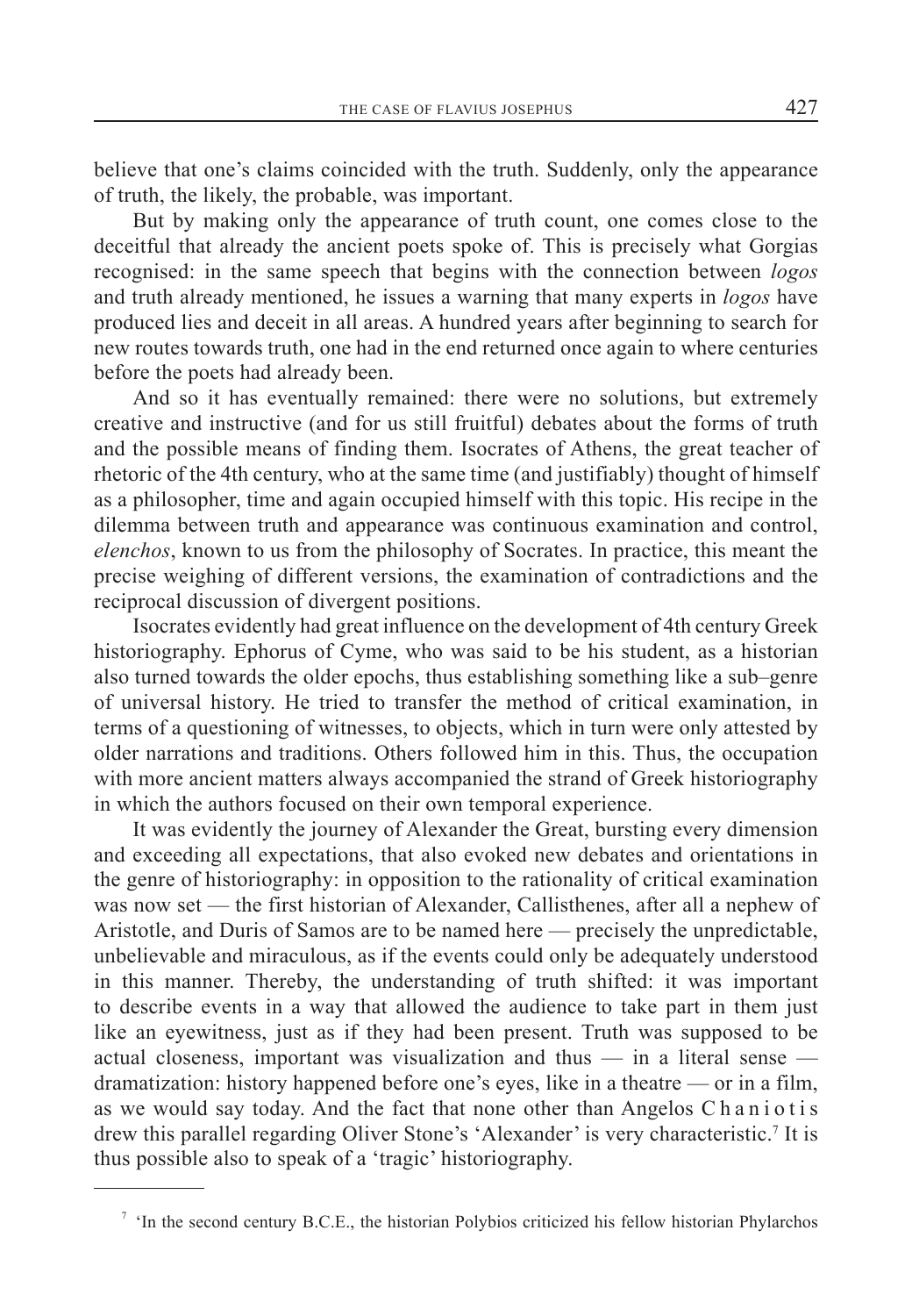Henceforth, the lively debates of the historians took place within this framework, whereby — in terms of ideal types — essentially two positions were opposed: it was a matter of a rather sober focus on the events, the 'activities' (*pragmata*), as well as their adequate, and therefore truthful, determination and presentation. Alternatively, the effort for truth was about showing events in terms of their impact, making them tangible and visible, and allowing the audience to take part in them both emotionally and mentally. The polemic of Polybius against his antipode Phylarch shows this clearly — although even the pragmatist by no means lacked the sense for the dramatic and paradox.

There are constantly also unambiguous expressions in favour of critical reservations against the excessively fantastical and in support of a rational control for the purpose of discovering the truth. This becomes manifest particularly in the historical works of authors with a strongly philosophical, often primarily Stoic orientation, such as Agatharchides of Cnidus, Poseidonius of Apameia and Strabo of Amaseia. One may also think of Nicolaus of Damascus, who was influenced by Peripatetic views and who brings us very close to Josephus. In any case, this — as regards the question of truth — was the state in which Josephus came upon Greek historiography.

## II. JOSEPHUS AND THE DISCOURSE OF TRUTH IN GREEK HISTORIOGRAPHY

#### II.1. TRUTH IN CONTEMPORARY HISTORY

Let us now ask whether and how Josephus positions himself in this context, and let us begin — starting from the differentiation within the genre made here — with recent history. This is reasonable also because we may thus begin with Josephus'

for writing in such a manner that his readers had the impression that they were eyewitnesses to what he was narrating. Eager to arouse pity and empathy among his readers, Phylarchos talked of women clinging to one another, tearing their hair and baring their breasts, and of lamentations of women, children, and aged parents led away in captivity. Polybios resented all that, because he made a sharp distinction between the treatment of the past by the tragic poet, who seeks to thrill and charm an audience in the moment, and the historian, who seeks to educate for all time. Polybios may be right in distinguishing between history and drama, but he is wrong in all other respects: in his assumption that empathy can be separated from cognition, and emotion from reason, and in his assumption that drama is less instructive than historiography. Twenty–two centuries later, audiences have the illusion that they are eyewitnesses of events not thanks to the words of skillful narrators, but thanks to the moving images presented to them by the directors of feature movies and documentaries. The motion picture, the most popular form of dramatization, entertains, educates, and fills us with empathy. In this respect, it is an ally of the historian, not a rival. The dialogue of historians with Oliver Stone indicated the possibilities of interplay between scholarly history and the screen' <http://www.ias.edu/about/ publications/ias–letter/articles/2013–spring/chaniotis–oliver–stone>.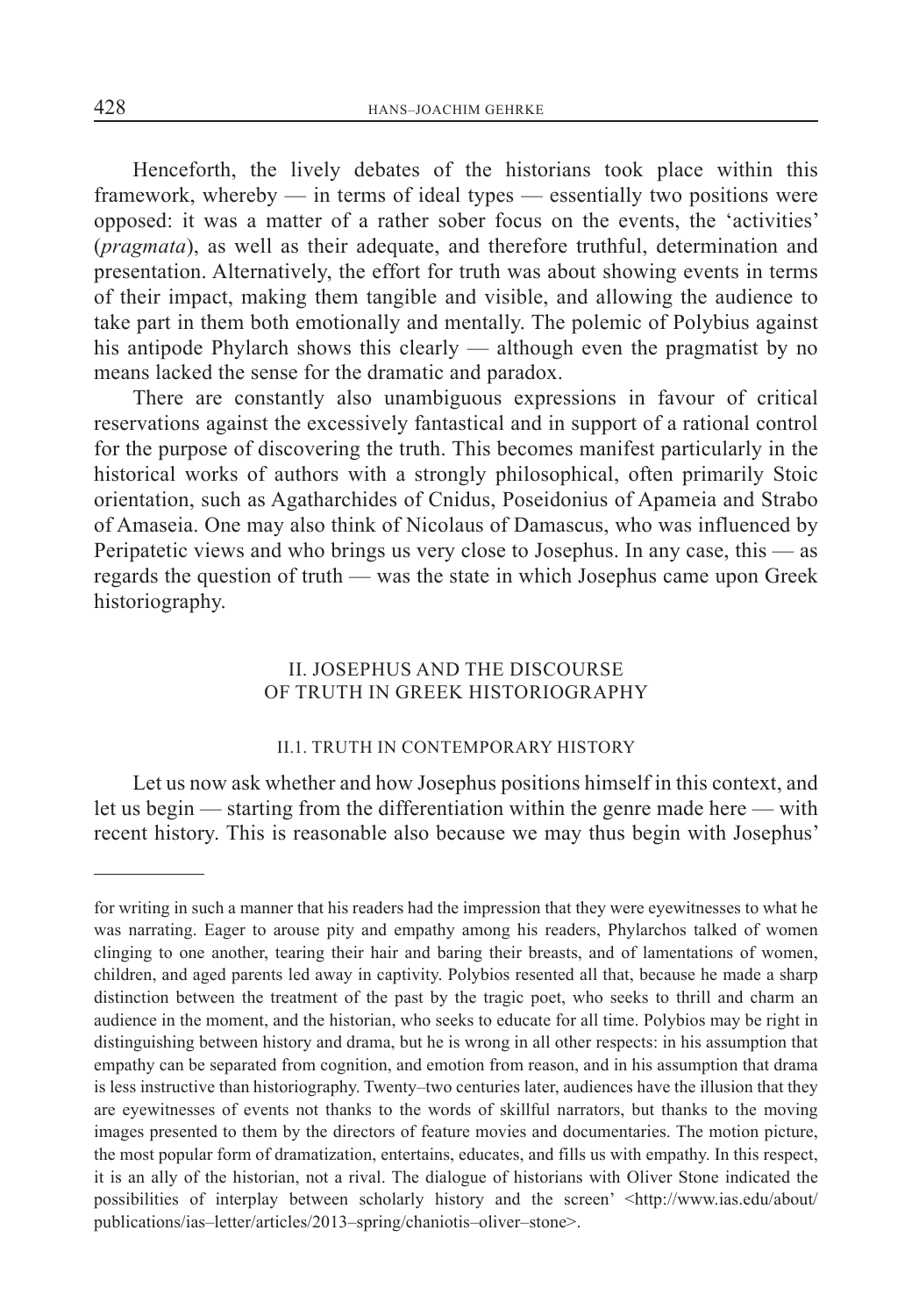first work, the narration of the *Jewish War*. But let us first allow Josephus himself to have a say by taking a closer look at the important passages of his proem.

At first he emphasises the greatness of the war, the insufficiency of previous historiographical descriptions of this event and his own decision to improve this. He especially stresses that former accounts exaggerated the significance of the Romans. In contrast, he claims to aim at representing adequately also the achievements and suffering of his people. In doing so, he was also interested in provoking pity for them, so he says. He announces that in contrast with the rather more frivolous works of Greek intellectuals, he was going to provide a serious work of history based on truth and the tedious compilation of facts.

Already the first three paragraphs offer a powerful entrance: 'Whereas the war which the Jews made with the Romans hath been the greatest (*polemon sustanta megiston*) of all those, not only that have been in our times, but, in a manner, of those that ever were heard of; both of those wherein cities have fought against cities (*poleōn pros poleis*), or nations against nations (*ethnōn ethnesi*); while some men who were not concerned in the affairs themselves (*ou paratuchontes tois pragmasin*) have gotten together vain and contradictory stories by hearsay (*akoēi*), and have written them down after a sophistical manner (*sophistikōs*); (2) and while those that were there present (*hoi paragenomenoi*) have given false accounts of things (*katapseudontai tōn pragmatōn*), and this either out of a humour of flattery (*kolakeia*) to the Romans, or of hatred (*misei*) towards the Jews; and while their writings contain sometimes accusations (*katēgorian*), and sometimes encomiums (*enkōmion*), but nowhere the accurate truth of the facts (*akribes tēs historias*); (3) I have proposed to myself…to translate those books into the Greek tongue, which I formerly composed in the language of our country…; Joseph, the son of Matthias, by birth a Hebrew, a priest also, and one who at first fought against the Romans myself (*autos*), and was forced to be present (*paratuchōn*) at what was done afterwards, [am the author of this work].' (transl. William W h i s t o n).

The benchmark is introduced straight away: it is none else than Thucydides, who begins his great historic work in a very similar manner, by claiming that the war he deals with was the greatest known to men.8 The universality, *poleis* fighting *poleis* and *ethnē ethnē*, reminds of remarks by Thucydides about the participation of almost all Greeks and most barbarians. And it is with virtually the same term ('movement'), used by Thucydides to name the dynamics of the war (*kinēsis megistē*, 1,1,2), which Josephus subsequently (4) uses to describe the war–related events, as *megiston kinēma.* Just like Thucydides, in this case, too, the author early on and succinctly, but effectively draws attention to both himself and his qualities. Regardless of the significance of the Aramaic original Josephus mentioned,<sup>9</sup> the

<sup>8</sup> On the greatness of war in Josephus see also *Bell*. *Iud*. 3, 4.

<sup>&</sup>lt;sup>9</sup> Unfortunately, the poor remains of early Aramaic literature do not give any hint at what such kind of historiographical writing could have been. The only piece of storytelling in Aramaic language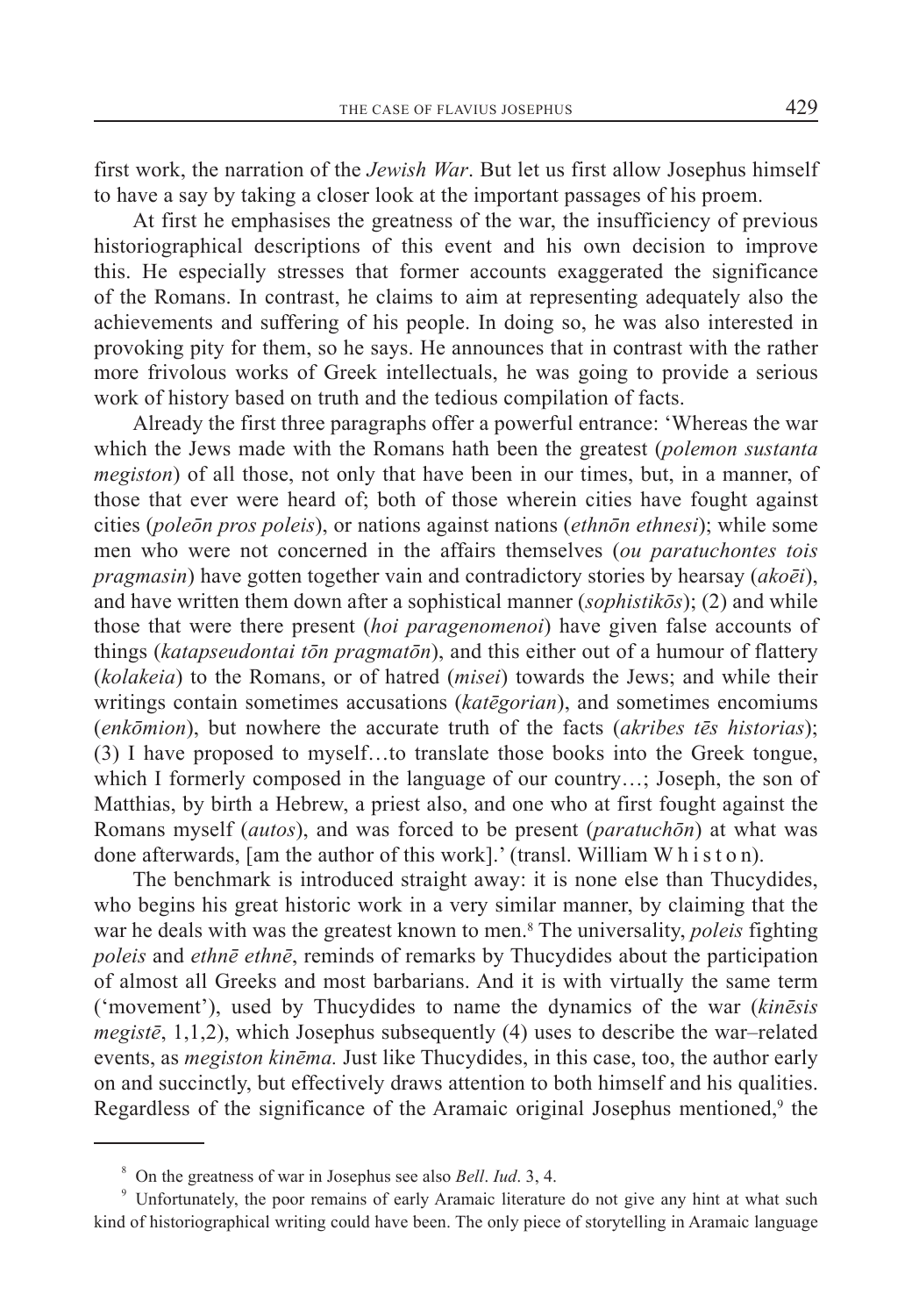programmatic introductory remarks are entirely related to categories of Greek historiography. This is signalled by numerous key words assembled in a small space.

The important topic of eye witnessing is made clear by the repeated emphasis on direct participation (*paratuchein, paragenesthai; autos*), of others or Josephus himself.10 In contrast, mere hearsay, *akoē*, is presented as of only secondary importance, a view well known from Greek tradition since Herodotus. This bears a particular risk of becoming a rhetorically embellished presentation. Josephus, entirely in accordance with philosophic criticism, calls it 'Sophistic'. As regards eye witnessing, there is the problem of distortion resulting from excessive sympathy or ingratiation ('flattery') or antipathy ('hatred'). The postulate of unbiasedness inherent therein — best known to us from the *sine ira et studio* of Tacitus, which is verbally very close to Josephus — is repeatedly emphasised strongly as part of the Greeks' historiographical objectives — think only of Polybius (1,14, 2–8).

Josephus correlates two rhetorical genera from the fields of forensics and epideictics with the inappropriate negative and positive characterisations, namely indictment (*kategoria*) and eulogy (*enkōmion*). Once again in accordance with philosophical criticism regarding rhetorics, it is spoken of a 'falsification of facts' (*katapseudontai tōn pragmatōn*). Precisely the orientation towards the 'actions', which has already been emphasised and was categorical in Greek tradition, is here misguided, and this is marked as a violation of the commandment of truth, with reference to lies and deception (*pseudos*). Tellingly, this is compared with the 'exactness of history' (*akribes tēs historias*), a notion of precision made prominent already by Thucydides and also providing a key category of the genre. A little later (6), Josephus speaks entirely in this sense about the 'truth' (*alētheia*) in the treatment of *pragmata*. He takes them for his own and underlines his particular efforts (*epimeleia*) for exactness, for the *akribes.* Emphasising the tediousness of research is also part of the genre's tradition, from the very beginning and particularly underlined once again by Thucydides.

When Josephus concludes his programmatic remarks, about which much remains to be said at this point, with polemic comments on the methods of Greek intellectuals (*logioi*, 13–17), it would be possible to summarize this by saying that he was able to do the historical, and thus the Greek, better than the Greeks, with his love of truth (*historia, entha chrē t'alēthē legein,* history, where they must

that may give us a certain impression, the tale of Ahiqar (*cf.* I. K o t t s i e p e r, 'Die Geschichte und die Sprüche des weisen Achiqar', [in:] O. K a i s e r, G. B u r k h a r d, *Texte aus der Umwelt des Alten Testaments*,Bd. 3, *Lieferung 2: Weisheitstexte II*, Gütersloh 1991, pp. 320–347; I.M. K o n s t a n t a k o s, *The Tale of Ahiqar in Ancient Greece*, vol. I: *Origins and Narrative Material*, Athens 2008; G. T o l o n i, 'Ahiqar tra leggenda e rielaborazione letteraria. Una tradizione e i suoi riflessi', *Sefarad* 73 (2013), pp. 7–31, with further references) is quite different from what one could reconstruct as a possible (hi)story of the Jewish war in Aramaic.

<sup>10</sup> The importance of autopsy and eyewitnesses is also stressed in *C. Apion*. 49–52; *Vita* 361–66.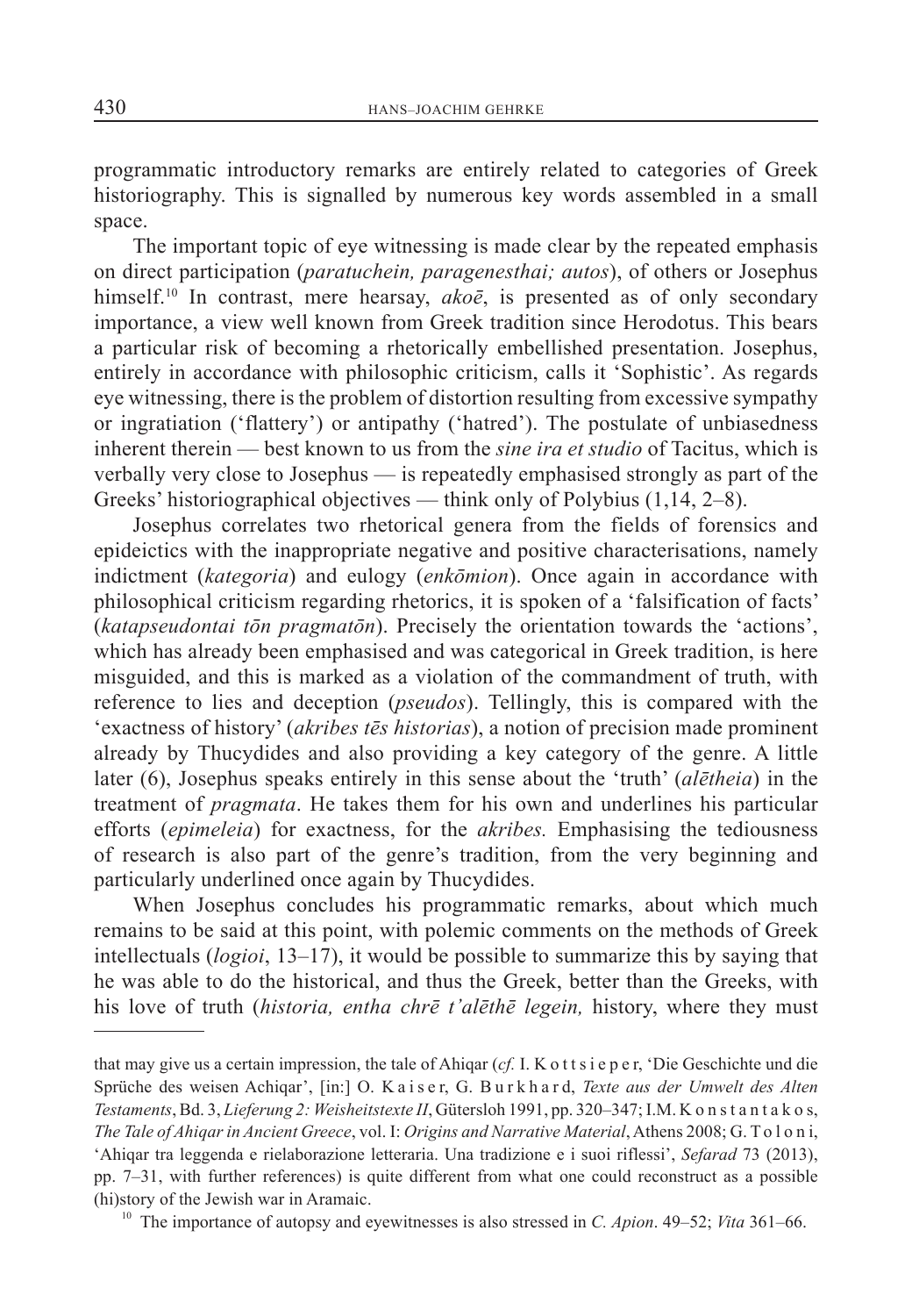speak truth) and his efforts regarding research (*meta pollou ponou ta pragmata sullegein,* gather facts together with a great deal of pains): 'Yet shall the real truth of historical facts be preferred by us, how much so ever it be neglected among the Greek historians (16).'

I may not and do not wish to pursue this philological precision work any further at this point. However, those indications of Josephus' very dense intertextual cross– linking with the objectives of Greek historiography were necessary in order to demonstrate the extent to which Josephus — with some understatements as regards his grasp of the Greek language — places himself within this tradition. Part of this is the frequent and often strongly polemical proclamation of very noble principles, which the authors in the course of their own work not always or only barely met.

It is thus always necessary to examine how the author proceeds within the work itself and in his narrative performance. Naturally, this cannot be achieved here. I thus limit myself to sketching very briefly and with reference to the detailed analysis just made, what Josephus has to offer in this regard. Let us start with the important category of precision, the *akribes*. We detect a consistent and very considerable endeavour for precision in dates and numbers, especially regarding the Roman side (emperors' dates, troops and resources<sup>11</sup>). This is accompanied by a sense for the documentary: there are citations from letters and edicts. Numerous topographical and geographical descriptions also show this orientation towards exactness, $\frac{12}{12}$  just like the detailed depictions of social and ritual practices within the Jewish *ethnos* as well as the references to Hellenistic and Roman imperial practices and structures.13 There is much that can be confirmed from other sources or reconstructions.

However, in the process two phenomena emerge particularly prominently; and they would normally make it very difficult for us to still accept historical precision at this point, much less even speak of a true account. The descriptions are frequently vivid and anecdotally recounted to such an extent that they are barely credible. Moreover, there are numerous exaggerations. In the process, Josephus at times demonstrably — this applies above all to verifiable topographical details detaches himself from all precision. This affects above all those passages that deal

 $11$  1, 41; 2, 168. 180. 204. 248. 345–400; 3, 70–108; 4, 491. 548. 652.

<sup>12</sup> Regarding Jerusalem see *e.g.* 5, 136–247, *cf.* 2, 528–32 and, on details, 1, 39. 50. 75. 77. 118. 141–44. 150. 250. 353. 402; 2, 46. 218. 172. 305. 315. 344. 411; 5, 57. 67–70; 6, 6f., see, in addition, 3, 419–23 (Jaffa); 1, 667; 4, 452–475 (Jericho); 1, 673 (Herodeion), and, on other regions, 4, 476–485 (Dead Sea); 3, 506–521 (Sea of Tiberias); 6, 608–15 (Egypt and Alexandreia).

<sup>&</sup>lt;sup>13</sup> Role of the people (esp. acclamation and rituals of consensus): 1, 22. 55. 107. 207. 209. 240. 457. 552. 560. 670; 2, 1. 4; elements of Hellenistic monarchy: 1, 460 (role of friends and *sungeneis*). 411. 420; Roman practices and procedures: 1, 170 (*cf. Ant*. 14, 91). 183–85. 535–543; 2, 18f. 80. 206–14; 4, 592–601. On the Jewish practices *cf.* D.R. S c h w a r t z, 'Josephus on the Jewish Constitutions and Community', *Scripta Classica Israelica* 7 (1983/84), pp. 30–52.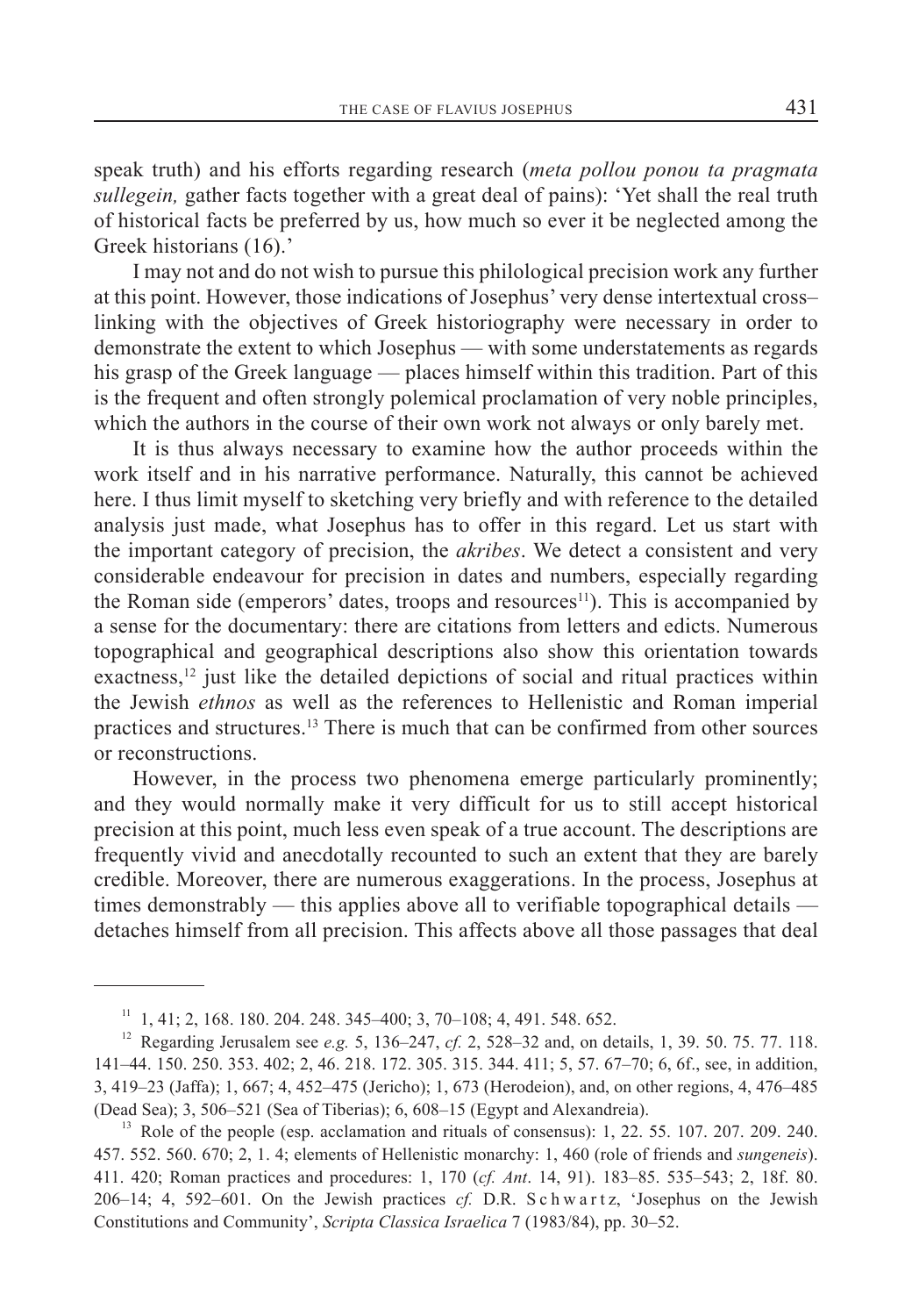with himself (especially the campaign of Galilee)<sup>14</sup> and his Roman benefactors, namely Vespasian and especially Titus. But let us beware of jumping to terms such as manipulation, absurdity or even a kind of schizophrenia.

Let us try once more to see this in the light of the genre and the declared aim of Josephus that we spoke of before. To begin with, it is necessary to take into consideration that the ancient reader of historiographical reports with explicit claims to truth was used to a lot, above all in the treatment of the persons of the authors or their friends. Certain ways of behaviour and orientations were evidently thought of as compatible with the aim of correct description. This was especially the case for the vivid and clearly emotionally appealing narrative style of the so–called tragic variant of historiography: the narration was meant to literally set the exceptionality of reality before the reader's eyes. This was called *enargeia* ('visualization'); and it was like putting events before the reader's eye. Duris of Samos, one of the founding fathers of this school, spoke of the 'imitation' (*mimēsis*) of events, and this meant presenting a story like in a dramatic performance. The aim was thus, if you like, an artificial authenticity.15 This may appear questionable to us today, but in the theory and practice of Greek historiography it was a legitimate literary tool that was compatible with the reference to truth.

In this especially, Josephus was an expert: the vividness of his descriptions and the literal setting before one's eyes goes as far as the evocation of sensual experiences. Even today it is possible to feel drawn into the events if one simply surrenders to the narrative style.<sup>16</sup> If one has to deplore that only fragments remain of the 'tragic' manner of historiography of Hellenism polemically criticised by authors such as Polybius, Josephus, in my view, can be considered a fully preserved exemplum — comparable to the Roman historian Livy.<sup>17</sup> In addition, in this way he can make certain stories so distinctively visible that with them he is able to exemplarily condense a certain message. This is connected to his central aim.

I pick out an extreme story from the time of the siege of Jerusalem (6,199– 219), of which Josephus himself says: 'I am going to relate a matter of fact, the like to which no history relates, either among the Greeks or Barbarians. It is horrible (*phrikton*) to speak of it, and incredible (*apiston*) when heard (199).' In order to

<sup>&</sup>lt;sup>14</sup> This is particularly problematic, esp. the stories about Josephus role in defending Iotapata and his contact with the Roman commanders (3, 158–288. 316–408). The apologetic tendencies are here extremely strong; on these tendencies in general see below note 25.

<sup>&</sup>lt;sup>15</sup> On *enargeia* see G e h r k e, *loc. cit.* 92 and *cf.* esp. J. M a r i n c o l a, 'Polybius, Phylarchus, and "Tragic History": A Reconsideration', [in:] B. G i b s o n, T. H a r r i s o n (eds.), *Polybius and his World. Essays in Memory of F. W. Walbank*, Oxford 2011, pp. 73–90.

<sup>16</sup> See, for instance, the battle of the rafts on the lake of Tiberias, evoking *pathos* (3, 522–31), the description of a flight (4, 107–109), or the characterization of an ominous thunderstorm (4, 287).

<sup>&</sup>lt;sup>17</sup> One may note, in this respect, that Hieronymus called Josephus a 'Graecus Livius' (*Ep.* 22, 35.8; vgl. H. S c h r e c k e n b e r g, *Die Flavius–Josephus–Tradition in Antike und Mittelalter*, Arbeiten zur Literatur und Geschichte des hellenistischen Judentums 5, Leiden 1972, pp. 91f.).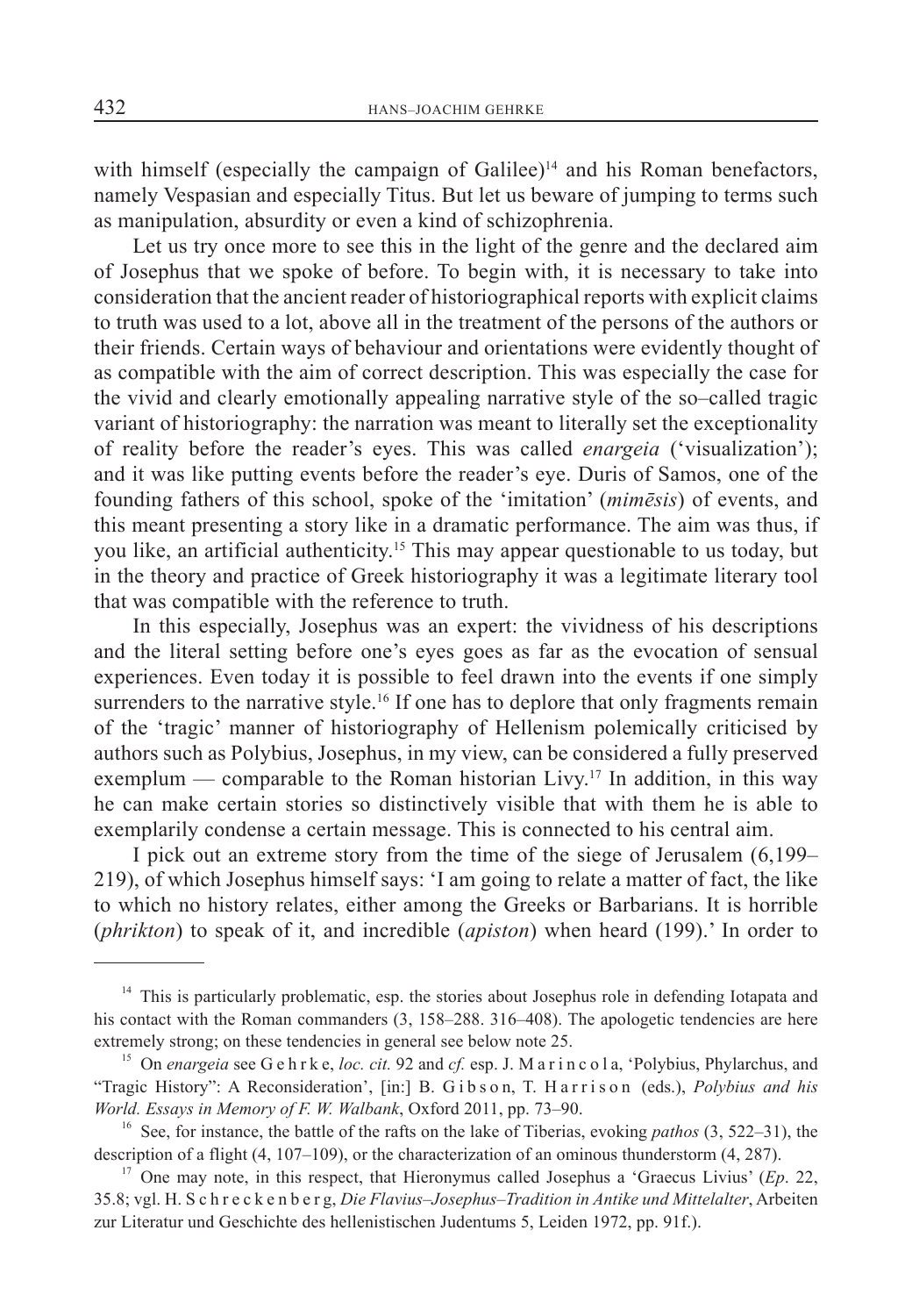effectively illustrate the great famine, he recounts the story of a woman (who, by the way, is described precisely by name and place of origin), who slaughtered, fried and ate her own son, still an infant, and even asked others to share the meal. At the same time, she considered this a symbolic action, which would transmit the whole suffering of the Jews (*sumphorai Joudaioi*) as 'tidings' (*muthos*) (207).18

In full linguistic correspondence with the diction of Hellenistic historiography (Josephus even uses the term of the monstrous, the *terateuesthai*, 200) Josephus, in the face of the incredibility of the story, professes himself to it as an actual event, as part of the facts (*erga*). He explicitly stresses that there are many witnesses to confirm it (200). By this story above all, Josephus can clarify the sufferings his hometown (*patris*) was in truth forced to endure. At this point, too, with the term of suffering, the *pathē*, we come very close to the intended effect of the tragic school of Hellenistic historiography.

Josephus uses this story — and thereby this specific method of historiography — in order to exemplarily provide his essential explanation for the sufferings of his people just mentioned: the responsibility for the perversion just described lies with the fanatics participating in the civil war, in the stasis  $(6, 204)$ . The enemies, the Romans, whose hatred of the fanatics is growing, show greater mildness representing an almost human sentiment. At the same time, the Roman general Titus is able to justify himself in the face of God, since the fanatics were to blame  $(215).^{19}$ 

A very similar tendency is reflected in the entire narrative arrangement of the historical work. Josephus repeatedly and pointedly refers to the *pragmata*, which for him is virtually a 'law' (*nomos*), an unshakeable rule of historiography (5, 20) — an explicit reference to Polybius, by the way. In doing so, he attaches great importance to giving every reader the chance to form his own judgement being confronted with these *pragmata* (5, 257). This did of course not rule out that the historian had his own opinion, which he put forward emphatically and with all means of rhetorical and literary manipulation. But every educated reader — who was above all rhetorically educated — was familiar with this, at the latest since the time of Gorgias and Isocrates. He knew how to deal with this.

In any case, the account of Josephus follows even in its long lines the various events that are consistently narrated in a vivid and comprehensible manner. It is characteristic that there is no trace of a denial of contradictions as they are often to

<sup>&</sup>lt;sup>18</sup> An important interpretation of the passage, underlining the intertextual and conceptual relations to the Deuteronium and to Greek drama as well, is presented by K.M. K l e in, 'Flavius Josephus, Hieronymus und die Eroberung Roms 410 n. Chr.', *Klio* 98.2 (2016), forthcoming.

<sup>&</sup>lt;sup>19</sup> On these aspects of the *stasis* among the Jews see esp. 2, 462–65; 4, 128–134. 177–184 (with intertextual references to Thucydides' 'pathology' [3, 82–3] in 4, 131–2); on the regime of terror, see 4, 355–365. 380–388, on the tyrannical aspects, see 4, 393–397. 503–544. 556–584; on Titus' contrasting *clementia* (that even causes mistakes), see esp. 4, 92. 103–105; 5, 128–29. 329. 334f. on the contrast between Jews and Romans see also 5, 285. 306. 348–353; 6, 20.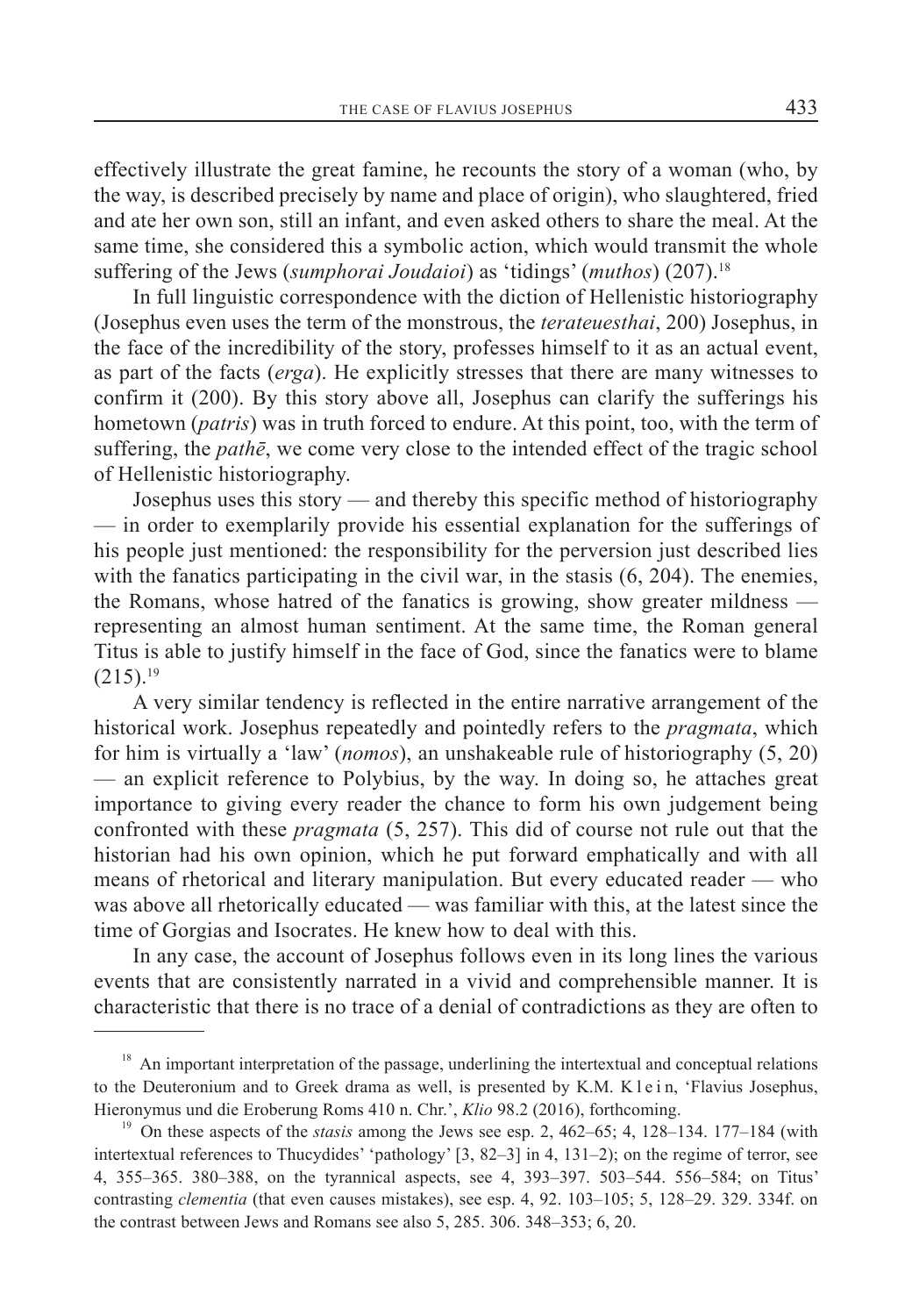be found in reality. The great familiarity with the pragmatic side of history led to insights that were based on experience and gave great plausibility to the historical reconstruction: think only of the clear description of a sequence of events, a process, in which political extreme positions blow up in a political conflict (2, 9ff.); or the sober and apt analyses of power, especially regarding Roman power.<sup>20</sup>

The long lines in the historiographical report develop into narrative complexes that follow one upon the other, heading for the catastrophe. One could speak of six big sections: the Herodes–drama, the journey into war, the prelude in Galilee, the war as civil war (*stasis*), Jerusalem under siege, the postlude, especially in Masada. These are literally complexes that are interconnected within their own inner structure as well as among one another by all available means of rhetoric and literary composition.

Similarly to the separate stories talked about earlier, here, too, a direct involvement of the reader is aimed at. Once again the term of the tragic is particularly suited to characterise the sequence of events. This becomes manifest already in the first book, which deals mainly with Herodes and his family. In this case one might even speak of an increasing dynamic of the dramatic and tragic. There is, so to speak, a set of tragedies — and Shakespeare would have been able to find the subject matter for several 'histories' at a time here. It is significant that the European theatre literature has made a number of borrowings from this material.<sup>21</sup> Here, too, the modern reader will quickly be irritated at the excessive dramatizations, the production of shivers and dread, the brutal, the incredible, the unexpected, the peripeties and catastrophes.

But it needs to be kept in mind that it was not the classic–classicistic drama whose example was followed, but the tragic, as exemplified by Seneca with all his pathos. Once again we come upon the principles of mimetic visualization, familiar to the reader and probably required by him in order to be able to adequately imagine the reality represented. Besides, this dramatic nature offered two further aspects that particularly characterised the historic vision of Josephus.

However glaring the tragic may seem, it is not necessarily one–sided, but even enhances ambivalence regarding the historic judgement. Persons and events may be presented vividly and one–sidedly; the dramatic will always, *per definitionem*, and above all in the rhetorically exaggerated form common at the time, also put forward an opposite standpoint, an *audiatur et altera pars*. Especially in view of the fact that history knows no black–and–white, but only tones of grey (Thomas Nipperdey<sup>22</sup>), this needs to be recorded: the very brief concluding judgement

 $20$  2, 356: Pompeius as the beginning of Roman rule over Judea; speech of Agrippa: 2, 345–401.

<sup>&</sup>lt;sup>21</sup> See now E. B a l t r u s c h, *Herodes. König im Heiligen Land. Eine Biographie*, München 2012, pp. 358–367.

<sup>&</sup>lt;sup>22</sup> 'Die Grundfarben der Geschichte sind nicht Schwarz und Weiß, ihr Grundmuster nicht der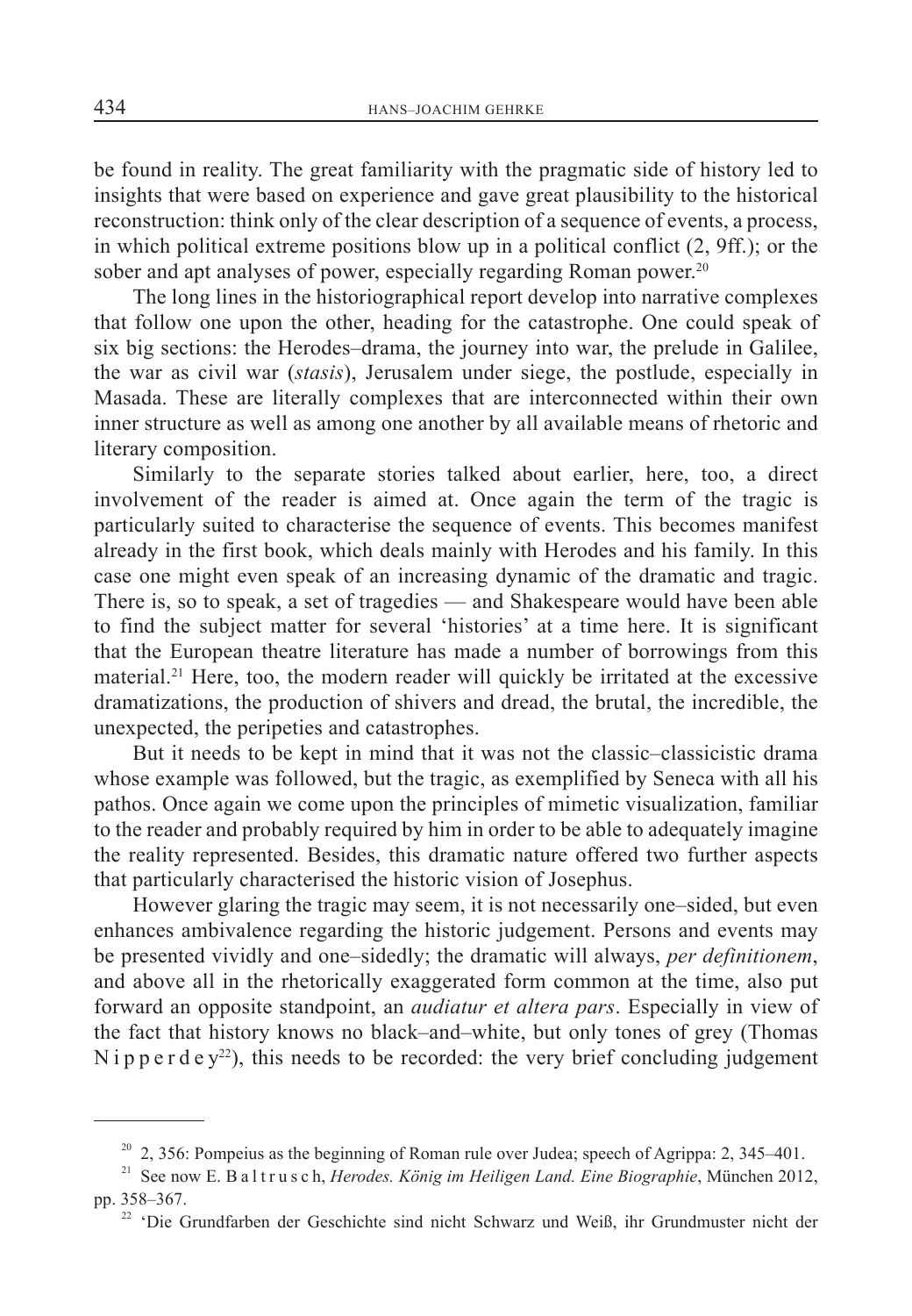about Herodes, arranged rhetorically in an antithesis by means of chiasmus and *variatio*, demonstrates this (1, 664–65):

'Now as for his fortune, it was prosperous in all other respects, if ever any other man could be so, since, from a private man, he obtained the kingdom, and kept it so long, and left it to his own sons; but still in his domestic affairs he was a most unfortunate man.' The superlative of the positive in view of the political success is skilfully described and thus given particular weight from this point of view. To this corresponds the greatest misfortune in private affairs, which with a superlative (*atuchestatos*) gives the conclusion with a bang.

These connections become even more distinctive in view of the underlying tragedy which the entire work with the enhancements and links mentioned eventually describes: the tragedy of the Jewish people, $^{23}$  experienced by the author himself, as suffering and compassion, which could not have been presented more successfully with the literary and rhetorical means of his time. The dialectic of the dramatic allows even the major antagonists of Josephus, the fanatics, Sicarii, robbers and tyrants, to keep their very own heroism.24 But much more is at stake here, and thereby a new dimension is opened up for the discourse of truth.

Regarding Josephus' intentions, his apologetic tendencies have been noted, and justifiably so.25 Many Jews must have considered him a traitor and collaborator, and he had to respond to this. However, if we take him seriously as a priest and prophet, as a pious representative of the Jewish elite — and as such we have to consider him first of all — then the catastrophe with the destruction of the temple was for him also a problem of faith, affecting the bond between God and his people. Just like the Babylonian captivity, it was in need of an explanation, and the explanative mechanism — it was due to divine punishment, since the people had violated the covenant — can be grasped also at this point. Josephus can ascribe the responsibility to the fanatics, while at the same time presenting the Romans as executors of God's will, who in the face of God show more respect than some

<sup>24</sup> See esp. 3, 317–322; 5, 346; 6, 12–14; and, of course, the famous story of Masada (7, 152–406).

Kontrast eines Schachbretts; die Grundfarbe der Geschichte ist grau, in unendlichen Schattierungen' (*Deutsche Geschichte 1866–1918. Zweiter Band: Machtstaat und Demokratie*, München 1998, p. 905).

<sup>&</sup>lt;sup>23</sup> See esp. 1, 9. 12. 27; 5, 20; there are paradigmatic stories that illustrate this tragic, see,  $e.g.,$  the suicide (after the murder of his whole family) of Simon of Skythopolis who had to opt between his identities as a Jew and as a citizen of Skythopolis. The vivid presentation of this fate reminds of the Ludovisi Gaul!

<sup>&</sup>lt;sup>25</sup> G. Sterling, *Historiography and Self-Definition: Josephos, Luke-Acts, and Apologetic Historiography*, Leiden 1992, pp. 308ff.; L. G r a b b e, *Judaism from Cyrus to Hadrian*, London 1994, pp. 10ff.; K.–S. K r i e g e r, *Geschichtsschreibung als Apologetik bei Flavius Josephus*, Tübingen 1994; G. Mader, *Josephus and the Politics of Historiography. Apologetic and Impression Management in the Bellum Judaicum*, Leiden 2000; U. R a p p a p o r t, 'Josephus' Personality and the Credibility of his Narrative', [in:] Z. R o d g e r s (ed.), *Making History. Josephus and Historical Method*, Leiden 2007, pp. 68–81.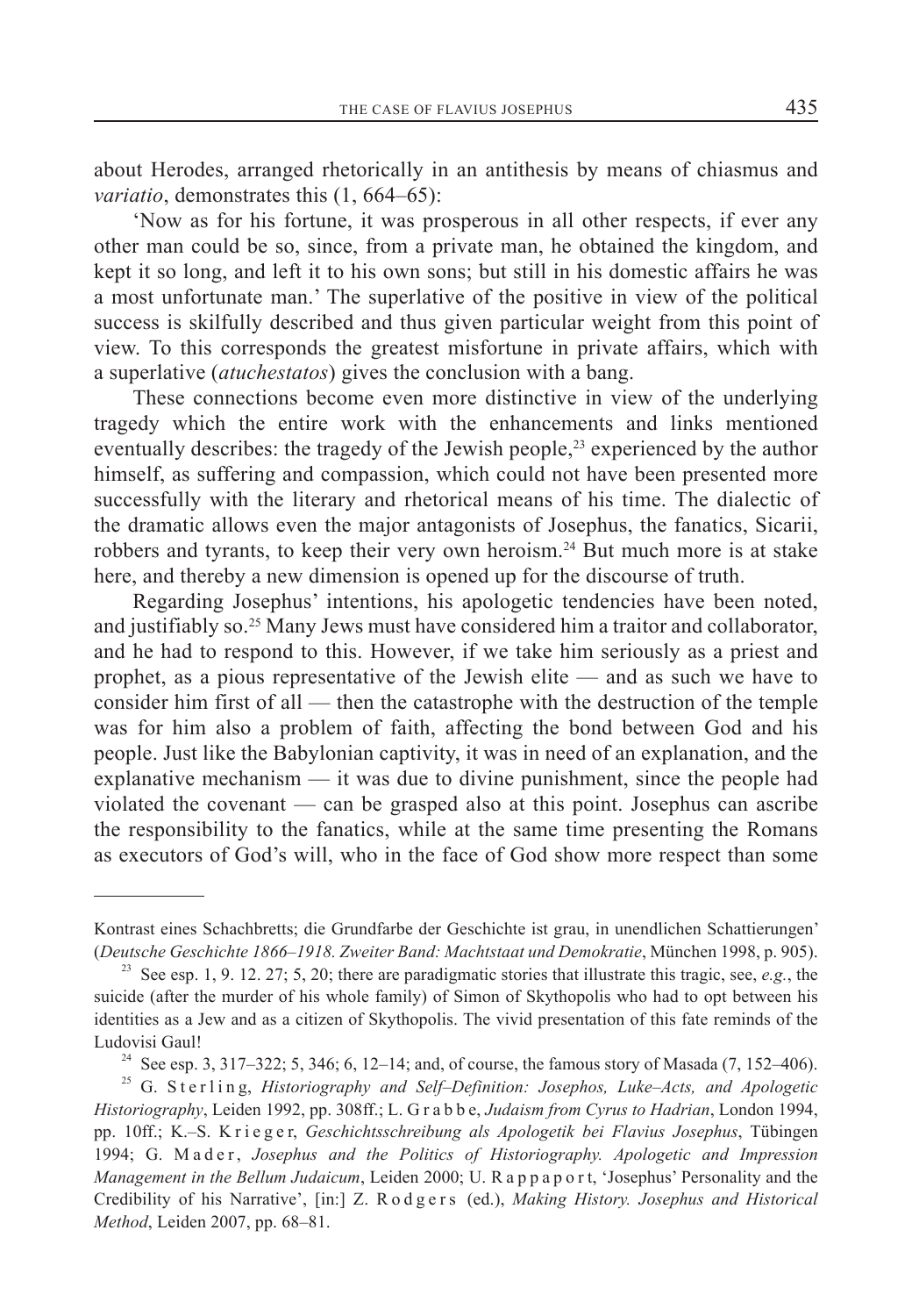Jewish groups.26 In doing so, Josephus keeps to the tradition of his fathers and his piety, even in turning towards the Romans.

However, this confession has no triumphalist traits, but grasps the truly tragic dimension of the catastrophe of the people of Israel: the means of tragic historiography, brought to perfection in the *Jewish War*, offer the possibility of adequately presenting this historic situation — truthfully, so to speak. And thus, we ought to read the conclusion of this work as more than a mere claim: 'And her we shall put an end to this our story…Of which history, how good the style is, must be left to the determination of the readers; but as for its agreement with the facts, I shall not scruple to say, and that boldly, that truth (*alētheia*) hath been what I have alone aimed at through its entire composition' (7, 454–55).

### II.2. THE RELIGIOUS DIMENSION OF TRUTH AND THE EARLIER HISTORY

Taking this religious core as starting point for the interpretation has consequences also for the concept of truth. This was clear already among the Greeks of the archaic period, when poets were confronted by goddesses who took liberties when it came to the truth, and when philosophers tried to found their own clarity. Here, however, in the Jewish environment, God leaves no doubt that he stands for truth. And even though Josephus follows the discourse about truth as represented by Greek historiography until the end, his idea of this inherent truth never wavers.<sup>27</sup> This always needs to be kept in mind, even in the sentence cited above.

These fundamental principles of truth as determined by faith are a constant factor in the entire work and result in an individual and special quality. This affects not least the veracity of prophecies, above all the great prediction of Josephus himself, according to which Vespasian will be emperor, a centrepiece of the work. In this story, too, God takes action (e.g. as regards Caligula, 2, 186.201–203); and Josephus himself in his speech before the walls of besieged Jerusalem (5, 375– 419) reminds of the history of Israel with its God, its 'ally' (*summachos*, 376). This confronts us with a concept of truth that differs greatly from that of Greek historiography; it can even be said that the absolute here steps in front of the relative.

Significantly, this becomes particularly manifest in the second great work of Josephus, the *Jewish Antiquities*, which in the manner of a Greek universal history covered everything from the beginnings down to his own time.<sup>28</sup> As we have already

<sup>&</sup>lt;sup>26</sup> See esp. 2, 539; 3, 351–54; 4, 104. 184. 318–325. 501; 5, 19–20. 60. 412. 566.

<sup>&</sup>lt;sup>27</sup> On the concept of truth in the Hebrew Bible as related to the Hellenistic world  $cf.$ , for instance, G. K i t t e l, G. F r i e d r i c h (eds.), *Theologisches Wörterbuch zum Neuen Testament, Studienausgabe*, Stuttgart u.a. 1990, Bd. I, pp. 233–239.

<sup>&</sup>lt;sup>28</sup> On this work see now esp. M. F r i i s, *Josephus Antiquitates 1–11 and Greco–Roman Historiography*, Copenhagen 2015; *cf.* also S. M a s o n, 'Introduction to the Judean Antiquities', [in:] L.H. F e l d m a n, *Judean Antiquities 1–4*, Leiden u.a. 2000, pp. XII–XXXVI; R. We b e r, *Das 'Gesetz'*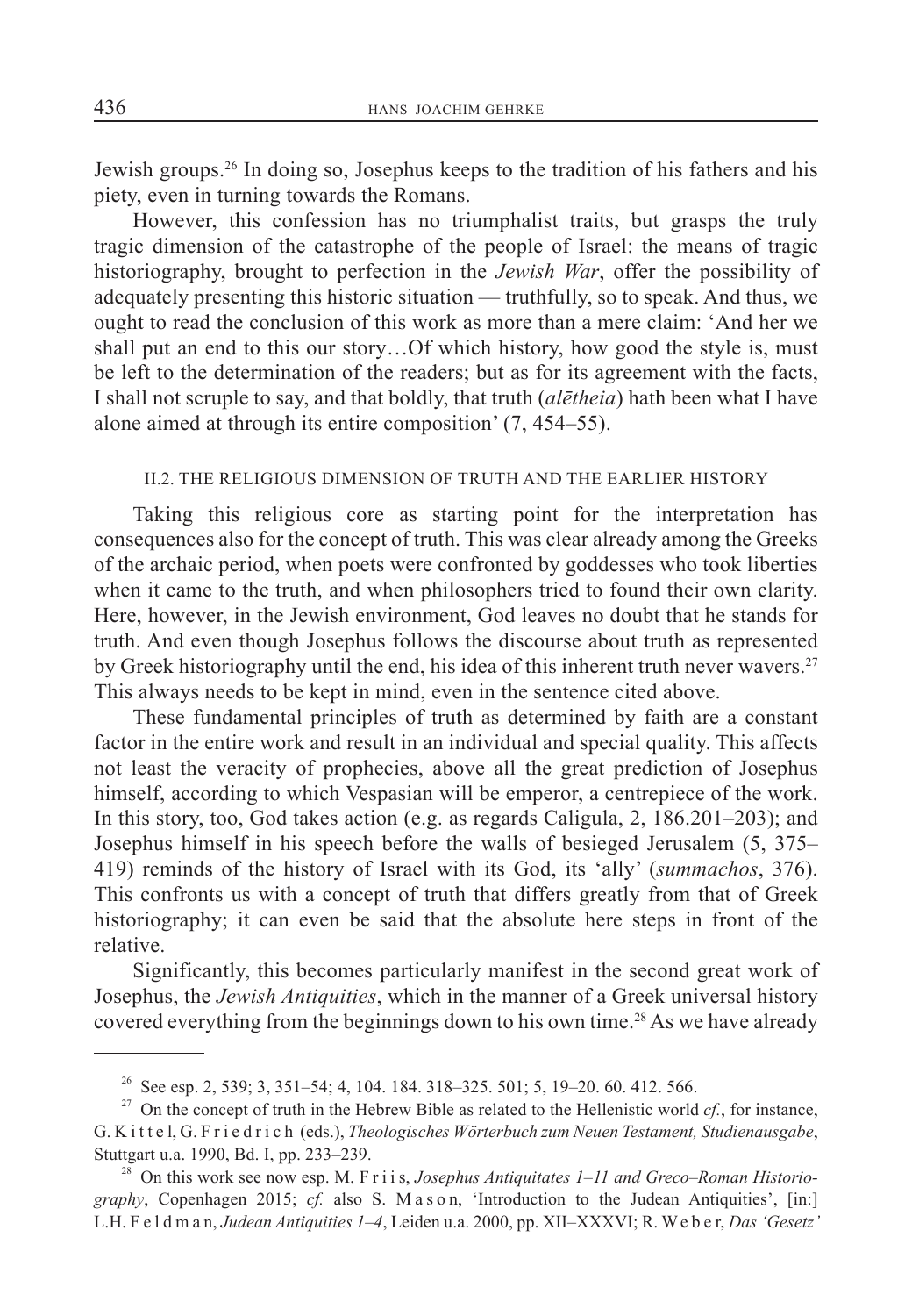seen, for the Greeks the question of truth arose here in a unique way due to the old age. It is at this very point that Josephus opens up an individual dimension at the very beginning of his work. In the proem, he proclaims his intention to have a general account of Jewish history, dealing especially with the laws and wars of this people, follow his treatise of the revolt. In doing so, he would base himself on the Holy Scriptures of the Jews and translate them. It is for this reason that he reminds of the translation of the Septuagint in the reign of Ptolemy II.

This time, the model is not Thucydides, but the Bible. This is remarkable and immediately results in a specific consequence. By turning the Torah in this manner into a work of history, even the single true Jewish work of history, Moses, considered in Hellenism as the law–giver of the Jews (in the sense of the Greek figure of the *nomothetēs*), becomes an author and therefore also — besides, or even with the philosophical and ethical components of this profession — a historiographer of the early period above all. It is this point especially that Josephus conveys clearly, thereby establishing a significant distinction from the poets, who, as we have seen above, created the early Greek history:

'And now I exhort all those that peruse these books, to apply their minds to God; and to examine the mind of our legislator, whether he hath not understood his nature in a manner worthy of him; and hath not ever ascribed to him such operations as become his power, and hath not preserved his writings from those indecent fables (*aschēmonos muthologias*) which others have framed, although, by the great distance of time when he lived, he might have securely forged such lies (*pollēn eichen adeian pseudōn plasmatōn*); for he lived two thousand years ago; at which vast distance of ages the poets themselves have not been so hardy as to fix even the generations of their gods (*tas genēseis tōn theōn*), much less the actions of their men (*tas tōn anthrōpōn praxeis*), or their own laws. As I proceed, therefore, I shall accurately (*akribōs*) describe what is contained in our records (*anagraphais*), in the order of time that belongs to them; for I have already promised so to do throughout this undertaking (*pragmateia*); and this without adding (*prostheis*) any thing to what is therein contained, or taking away (*paralipōn*) any thing therefrom'  $(1,15-17)$ .

The truth of even the oldest reports is guaranteed in this case not only by the author's old age, but above all by his orientation towards God and his ethos of truthfulness connected with this precisely. Those matters for which the Greek poets could be and in fact were reproached (e.g. in the philosophical criticism of the 6th century mentioned already) are avoided, even though precisely because of the old age the author could easily have made inventions. It is precisely the

*bei Philon von Alexandrien und Flavius Josephus. Studien zum Verständnis und zur Funktion der Thora bei den beiden Hauptzeugen des hellenistischen Judentums*, Frankfurt a. M. 2001; L.H. F e l d m a n, 'Parallel Lives of Two Lawgivers: Josephus' Moses and Plutarch's Lycurgus', [in:] *idem*, *loc. cit.*  (note 1; 2006), pp. 523–556.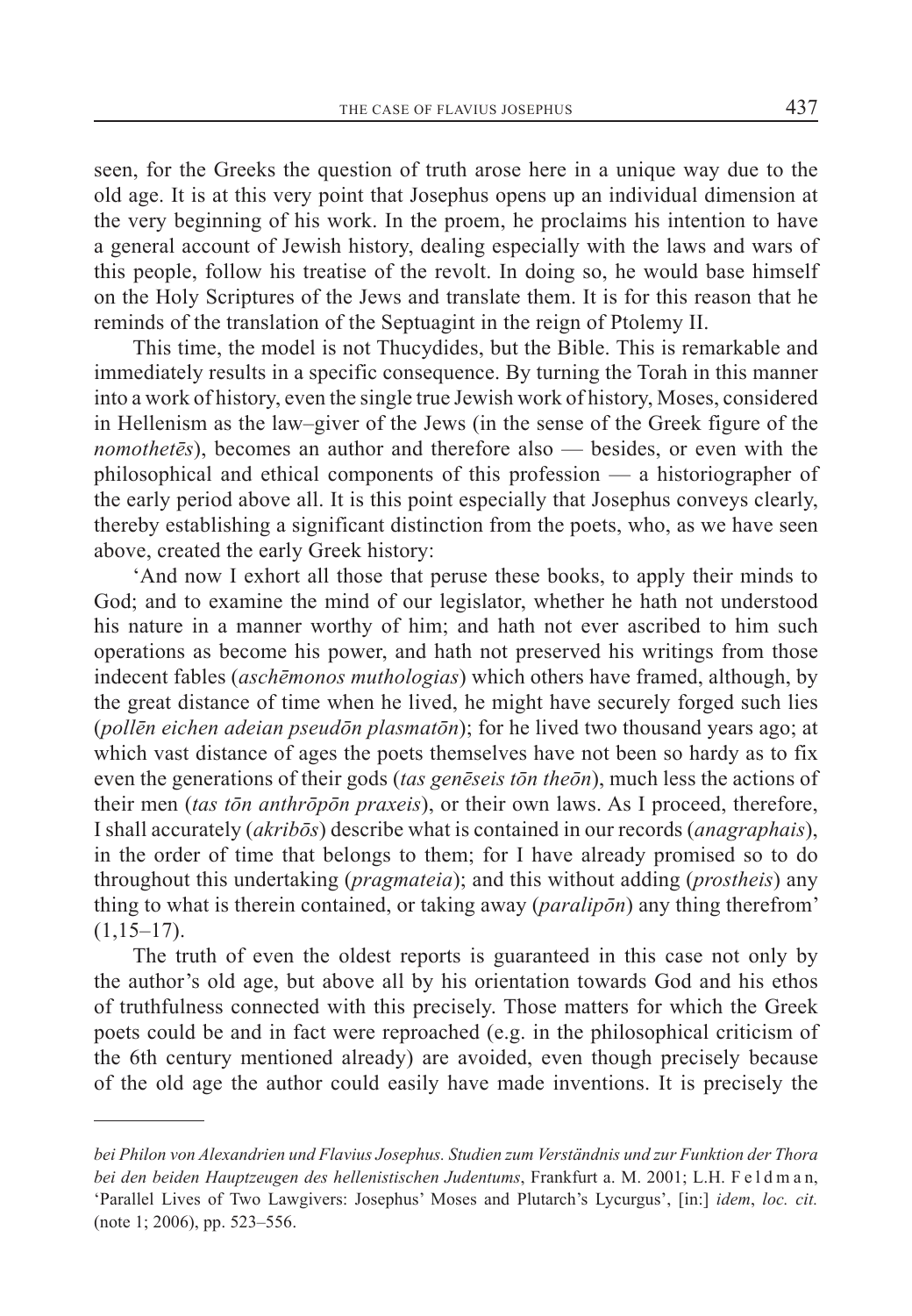terms *aschēmōn muthologia* and *pseudē plasmata* used here, that were constantly employed in the Greek debates — also regarding an excessively imaginative and poetic (and tragic) historiography. Josephus uses their words, but he also triumphs in a further manner over them, because he overcomes the simple polemic, thanks to more clear and better criteria for truth: the old age and the religiously influenced and at the same time philosophically understandable ethos of the author, or rather the source. Thus, his work of history — he here uses the characteristic term factual report (*pragmateia*) — is nothing else than a 'precise' retelling (here, in turn, he uses the word *akribes* familiar to us).

Insufficient time remains to confront the actual method of Josephus with the programmatic statements with reference to the entire work. There too, just as in the case of the *Bellum*, we would encounter many surprises. But here also we first of all need to take him seriously in his religious environment. He legitimately had to see a great advantage in the Jewish tradition as opposed to the Greek. For that these Greek traditions were not of old age and were in any case *plasmata*, creations of poets, that merely suggested old age, is a fact we can confirm without reservations. Whether the Jewish history is truly in a better position I leave to the experts on the Hebrew Bible to decide. For Josephus, this was no question at all.

In his treatise against Apion he continued this criticism: the advantage of Jewish tradition is precisely that it was written down early on. Since to them, in contrast, documentary evidence was lacking, the Greek historians were said to have depended upon assumptions, offering deeply conflicting versions of particularly the early times: it is thus that they had missed the truth.<sup>29</sup> In this manner, Josephus was able to reveal mercilessly the reconstruction problems of early Greek history. It remains to be seen who will judge him. At the least he offers a highly instructive example for fruitful and substantial discussions on truth, carried out in the context of various cultural and religious traditions. He was integrated into the Greek  $discourse<sup>30</sup>$  while at the same time transcending and overcoming them.

<sup>29</sup> *C. Apion*. 1, 9–22, see also *Bell. Iud*. 1, 16 and *cf.* H. C a n c i k, 'Geschichtsschreibung und Priestertum im Vergleich von orientalischer und hellenischer Historiographie bei Flavius Josephus, contra Apionem, Buch I', [in:] E.L. E h r l i c h, B. K l a p p e r t, U. A s t (eds.), *Wie gut sind Deine Zelte, Jaakow...Festschrift zum 60. Geburtstag von Reinhold Mayer*, Gerlingen 1986, pp. 41–62; S.J.D. C o h e n, 'History and Historiography in the *Against Apion* of Josephus', [in:] A. R a p o p o r t – A l b e r t (ed.), *Essays in Jewish Historiography: In Memoriam A.D. Momigliano*, Middletown 1988, pp. 1–11.

<sup>&</sup>lt;sup>30</sup> The idea of a Graeco–Roman audience as addressee of Josephus' works is stressed by S. M a s o n, 'Flavius Josephus in Flavian Rome. Reading On and Between the Lines', [in:] A.J. B o y l e, W.J. D o m i n i k (eds.), *Flavian Rome: Culture, Image, Text*, Leiden 2003, pp. 559–89, and *idem*, 'Of Audience and Meaning. Reading Josephus' Bellum Iudaicum in the Context of a Flavian Audience', [in:] J. S i e v e r s, G. L e m b i (eds.), *Josephus and Jewish History in Flavian Rome and Beyond*, Leiden 2005, pp. 71–100.